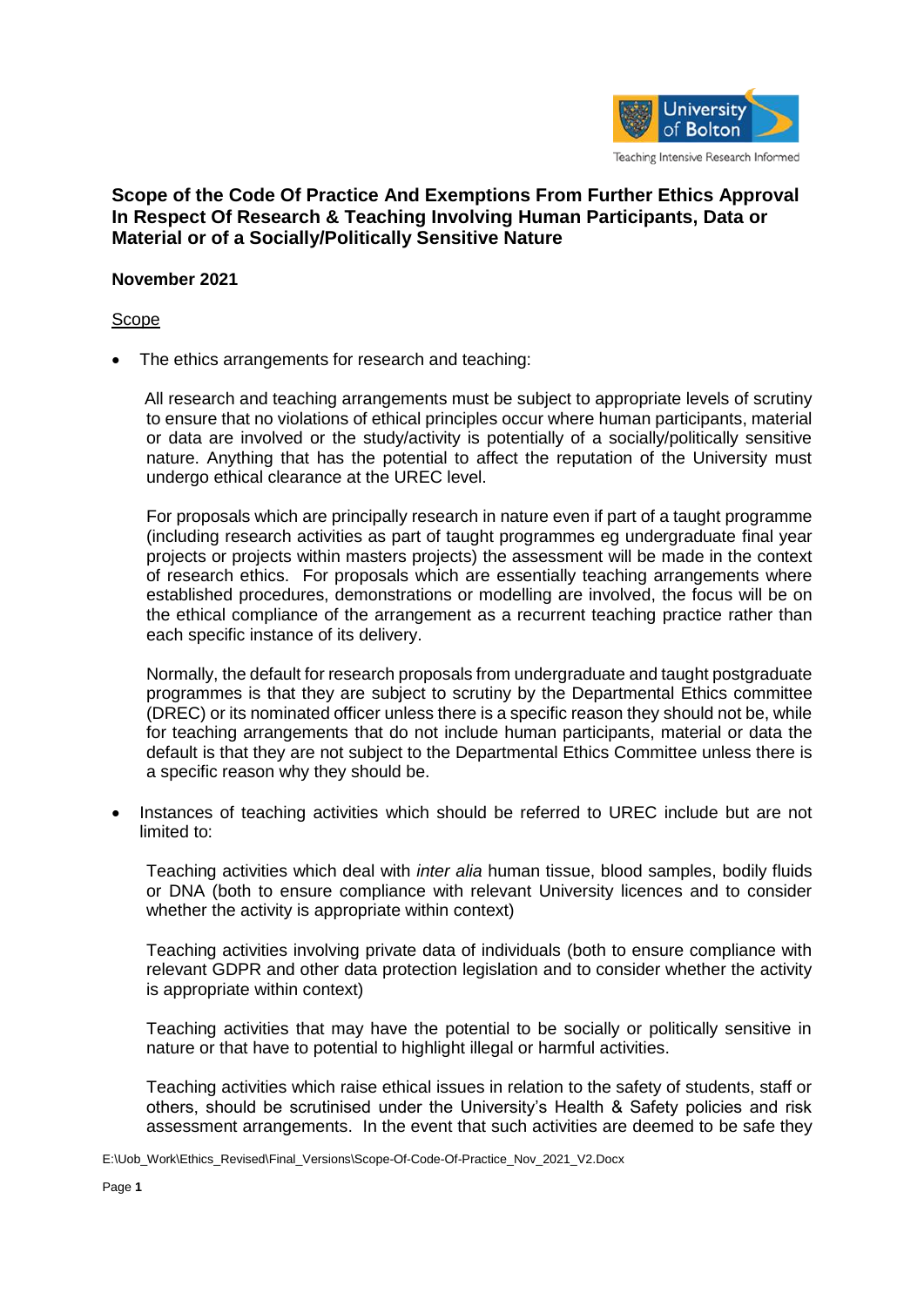may still be subject to review by UREC for any residual ethical issues.

- Referral of teaching activities will normally be from the following sources:
	- $\circ$  The academic or technical member of staff planning to carry out the activity
	- $\circ$  A programme approval panel and relevant officer in relation to a new or reviewed programme of study
	- $\circ$  The line manager of a member of staff developing or planning a teaching activity
	- o The Head of the relevant School
	- o The Dean of the relevant Faculty
	- o A member of the Executive Board.
- Staff and postgraduate researchers:

All research or teaching activity that is carried out on University of Bolton premises and/or by University of Bolton staff, postgraduate research students or visiting researchers and that involves human participants, human material or data, requires ethics approval. All such research or teaching activities must be submitted for ethics approval via the **EFIT online system** in accordance with current policy and procedures. This will result in an ethical clearance certificate being issued that defines the scope of the ethical clearance for the project. The EFIT system may require an RE2(U) to be completed for further consideration by UREC.

Undergraduate and taught postgraduate students:

All such students must complete an RE1 form (research ethics checklist) and conform to the University's Code of Practice for Ethical Standards in Research involving Human Participants as the first stage in seeking ethical clearance. Where the only involvement of human participants in particular research activities will be in one or more of the following categories,the research will normally be **EXEMPT from FURTHER** ethics approval, unless approval is specifically required by an external funding body or other external body in order to obtain research permission.

In accordance with the following criteria, Department Heads or their Research Ethics Officer have final judgement as to whether a particular activity should be exempt from the requirement for furtherethics approval (via an RE2(D) or RE2(U)). But note that the exemptions below (apart from exemption (a)) do not apply to research involving vulnerable participants (e.g. mental patients, prisoners, foetuses, and pregnant women). Note also that exemption (b) does not apply to research on children exceptwhen the investigator(s) do not participate in the activities being observed.

Exemption from further approval **DOES NOT IMPLY** that the research is also exempt from theUniversity's Data Protection Policy.

The following types of human participant research **DO NOT** normally require further ethics approval:

a. Research involving the collection or study of *EXISTING* data, documents or records that are publicly available or where the information is recorded by the investigator in such a manner that participants cannot be identified, directly or indirectly or through identifiers linked to the participants. This exemption is only applicable to data derived from non-NHS sources.

E:\Uob\_Work\Ethics\_Revised\Final\_Versions\Scope-Of-Code-Of-Practice\_Nov\_2021\_V2.Docx